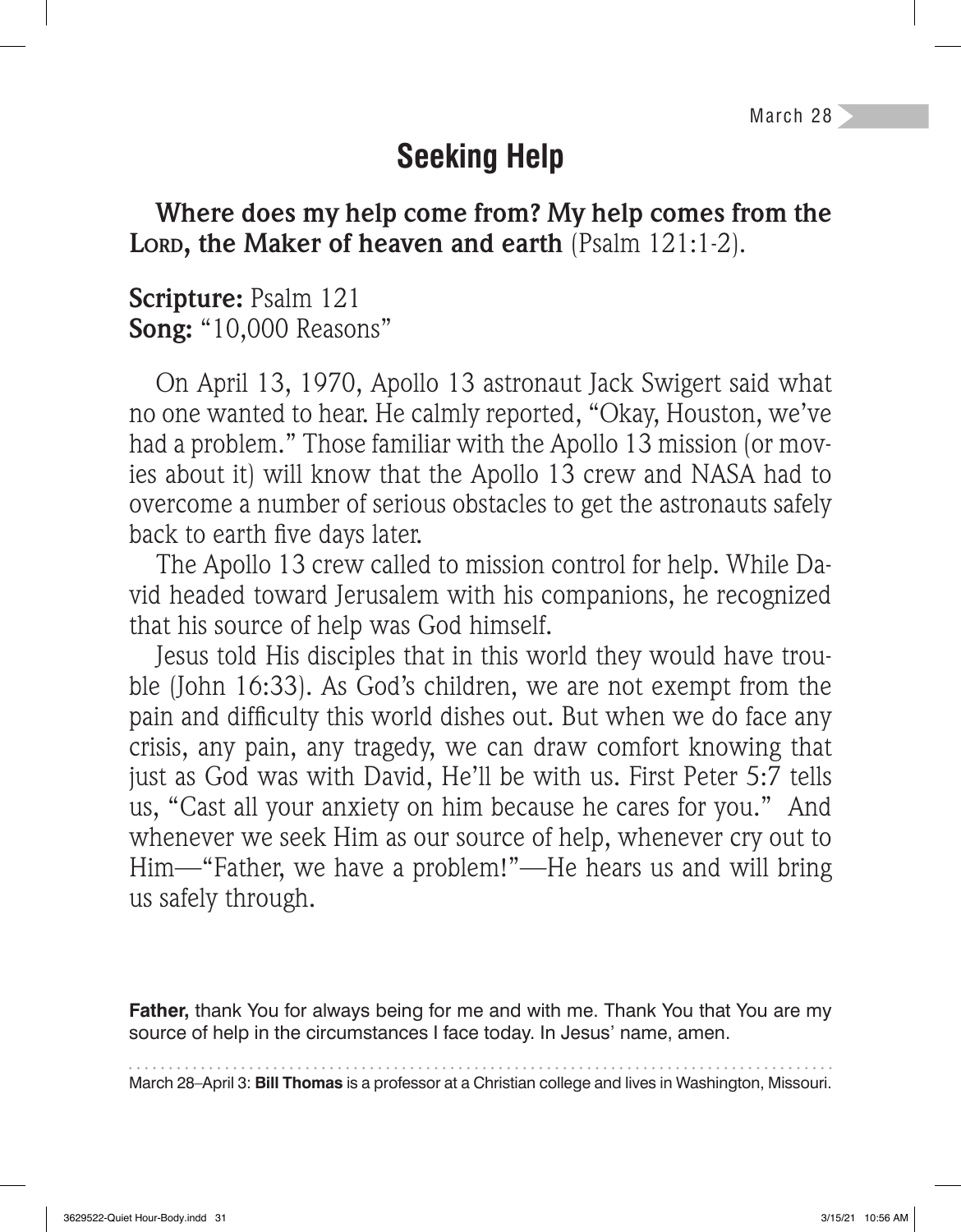## **Grasping Grace**

"The last will be first, and the first will be last" (Matthew 20:16).

**Scripture:** Matthew 20:1-16 **Song:** "Who Am I"

In Victor Hugo's 1862 classic novel *Les Misérables,* there's a powerful scene involving the main character, Jean Valjean, and a bishop named Myriel. Valjean has stolen silverware from the bishop's home and has been caught by authorities. Knowing his guilt, Valjean expects the worst. But what Bishop Myriel does is shocking: When authorities bring Valjean to him, he goes along with the thief's version of things and secures his release. Remarkably, the bishop then adds two silver candlesticks to what Valjean had stolen. In the exchange, the bishop gave something far more precious than silver. He gave grace by which Valjean was transformed.

In a culture that emphasizes "you get what you earn," grace can be a foreign concept. Jesus' parable of the landowner in today's passage wonderfully depicts God's gracious nature. Undeserved and unwarranted, His grace takes us by surprise.

Sometimes we get caught up in thinking that what we do somehow makes the Lord love us more (or less). We may even start thinking our standing in Christ is achieved by our own hard work. The workers hired last in Jesus' parable didn't think that. They couldn't. They knew they hadn't earned what they got. It was grace. As ones saved and sustained by God's amazing grace, we can live in the transforming sweetness of it as we daily serve Him.

**Father,** thank You for Your gift of grace in Jesus. Help me let go of trying to earn Your favor so I can receive what You freely offer. In Jesus' name, amen.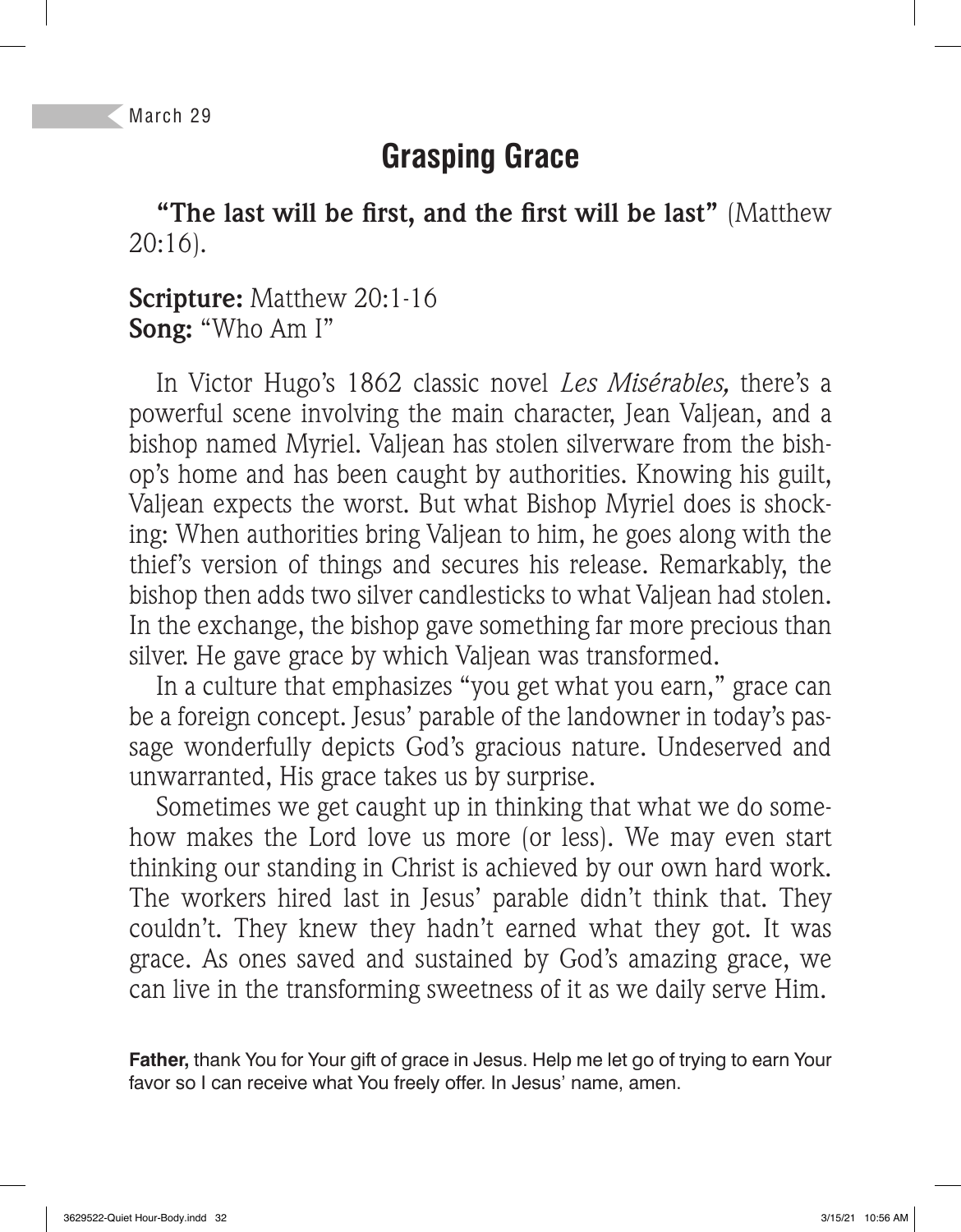#### **Choosing Greatness**

**"Whoever wants to become great among you must be**  your servant, and whoever wants to be first must be your **slave"** (Matthew 20:26-27).

**Scripture:** Matthew 20:17-28 **Song:** "If We Are the Body"

At a youth conference several years ago at a college in Tennessee, I saw something that I've not forgotten. As we entered the cafeteria for lunch, we each were to pick up a tray and utensils. On this particular day, however, someone was at the entrance, greeting us and handing trays and utensils to us. He wasn't just a random guy though. He was the president of the school!

The college president worked in the lunch line. That's not a normal thing. But being a follower of Jesus is anything but normal. In the world's way of operating, leaders are served by those around them. But in God's kingdom, leaders serve.

We don't serve to earn God's favor. But because we've received so much from the Lord, it's our privilege to serve. There are people all around us who need to see Jesus' love. Perhaps they're discouraged and need to be lifted up. Maybe they're feeling defeated and need to be reminded of who they are in Christ. Maybe they have some tangible need or problem with which we can help in some way. If we are willing, we have the amazing opportunity to be the hands and feet of Jesus. Today we can choose greatness by choosing to serve.

**Father,** thank You for Jesus and what He has done for me. Help me follow His loving example by serving others in astonishing ways. In Jesus name, amen.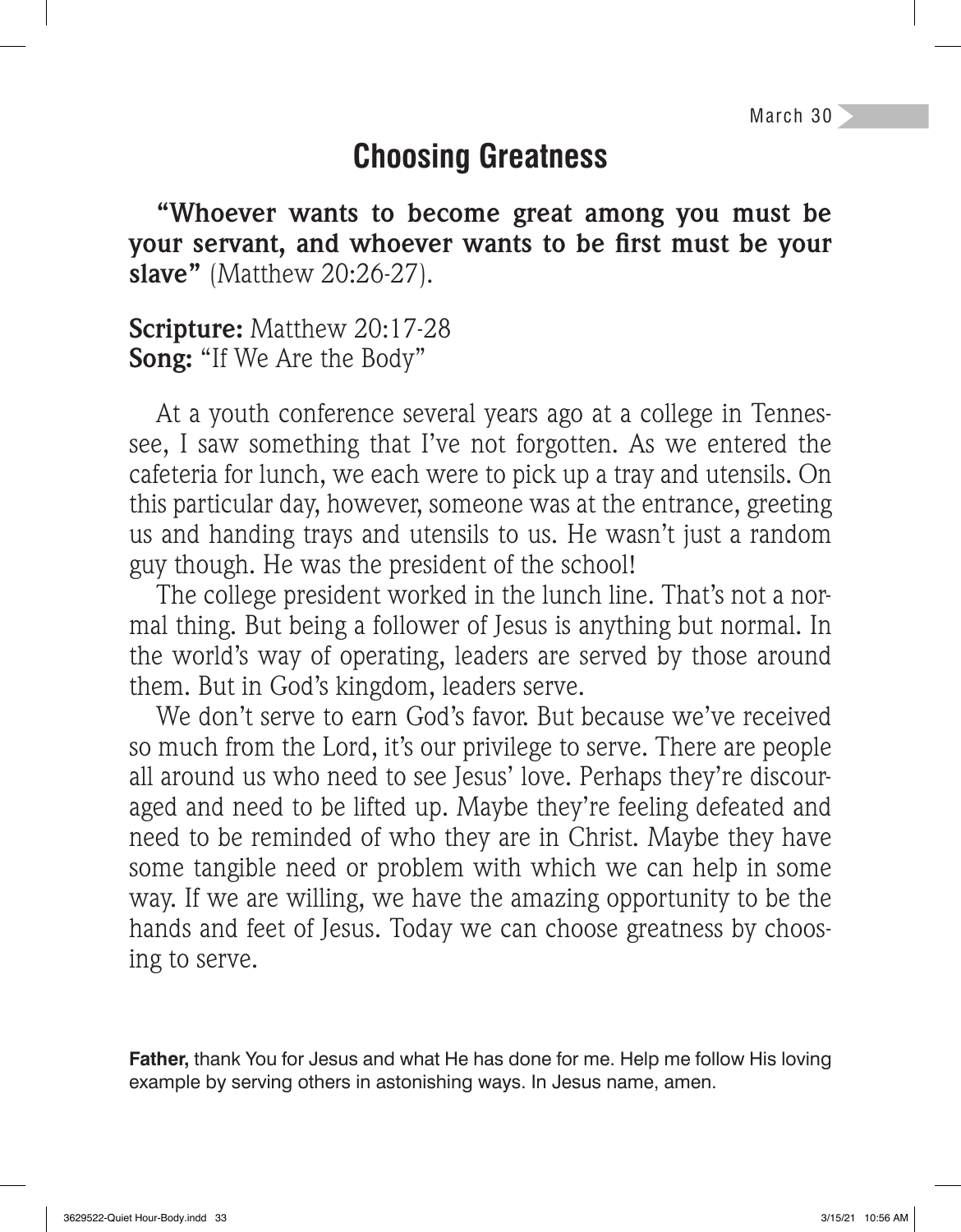# **Prioritizing Life**

**"Three times a year all your men are to appear before the Sovereign LORD, the God of Israel"** (Exodus 34:23).

**Scripture:** Exodus 34:23-27 **Song:** "You Reign"

In a July 2019 article, *Business Insider* reported that Chick-fil-A restaurants likely lost more than \$1 billion in potential sales because they are not open Sundays. The company's founder, Truett Cathy, wrote in his book that the decision to keep the business closed on Sunday was from a desire to demonstrate loyalty to God by honoring the Lord's Day. Despite the cost, Cathy stood by his convictions during his tenure as CEO.

Whether or not you are a fan of Chick-fil-A sandwiches, you can't deny that they have stood by their convictions. God's people are called to do that even when it's hard. Putting the Lord first can seem costly, but when God's people honor Him that way, He promises to be with them. Interestingly, that same *Business Insider*  article praised Cathy's "business strategy" as "brilliant," observing that the benefits have likely outweighed the costs.

While honoring God may be our desire, many things compete for our attention and loyalty. Jobs and careers demand our time. Family responsibilities are heavy sometimes. Dealing with the challenges of everyday life can be exhausting. However, when we reorder our priorities to put the Lord first, His protection and provision never fail, and His peace prevails in our hearts.

**Father,** today I present myself before You. I want to honor You in my days and weeks and months and years. Please bring glory to Your name through my words and ways. In Jesus' name, amen.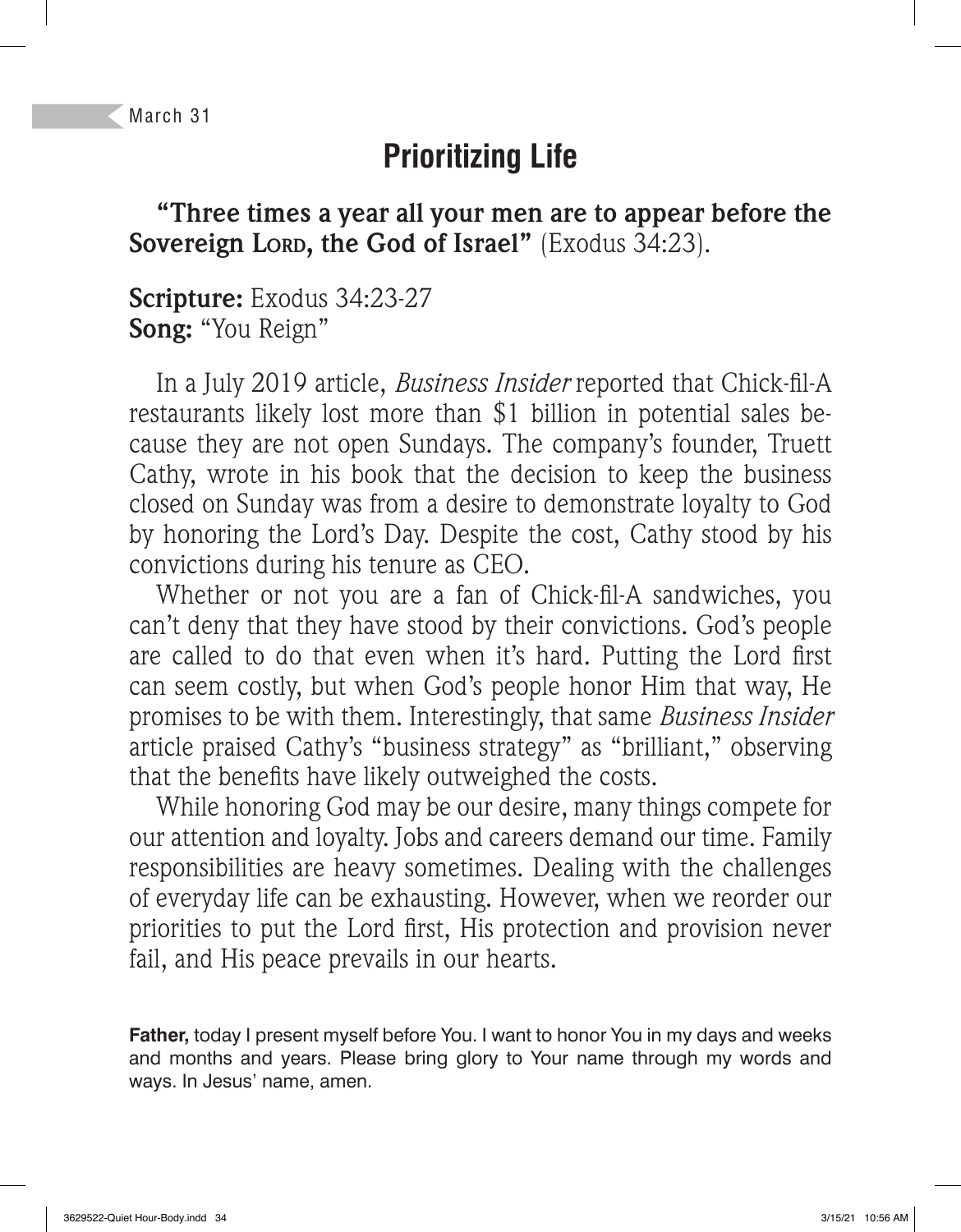April 1

### **Realizing Compassion**

**As he approached Jerusalem and saw the city, he wept over it** (Luke 19:41).

**Scripture:** Luke 19:41-44 **Song:** "Everyone Needs Compassion"

In the late nineteenth century, Dwight L. Moody became one of the most prominent evangelists the United States has known. Before coming to faith in Christ, Moody had a Sunday school teacher who visited him at the shop where he worked. This compassionate man was deeply concerned for Moody's soul. Moody wrote: "This is a very strange thing. Here is a man who never saw me till lately, and he is weeping over my sins." As an evangelist, however, Moody realized what it was about: "I understand it now and know what it is to have a passion for men's souls and weep over their sins."

Only twice in Scripture do we find that Jesus wept. The first occasion was at Lazarus's tomb (John 11), and the second was for the city of Jerusalem. As a whole, Jerusalem would reject Jesus, yet He shed tears of compassion, longing, and love over the people.

He loves us too. Despite where we might have been or what we might have done, Jesus longs for us to turn to Him and be set free from that which enslaves us. There is so much in our world that drags us down. And our enemy, the devil, lies to us, telling us that God's redeeming love and grace are not available to us. But let's look to Jesus! His tears are evidence of compassion rooted in love. He cares deeply for you.

**Father,** thank You for loving me. Help me embrace the wonderful truth of Your compassion. In Jesus' name, amen.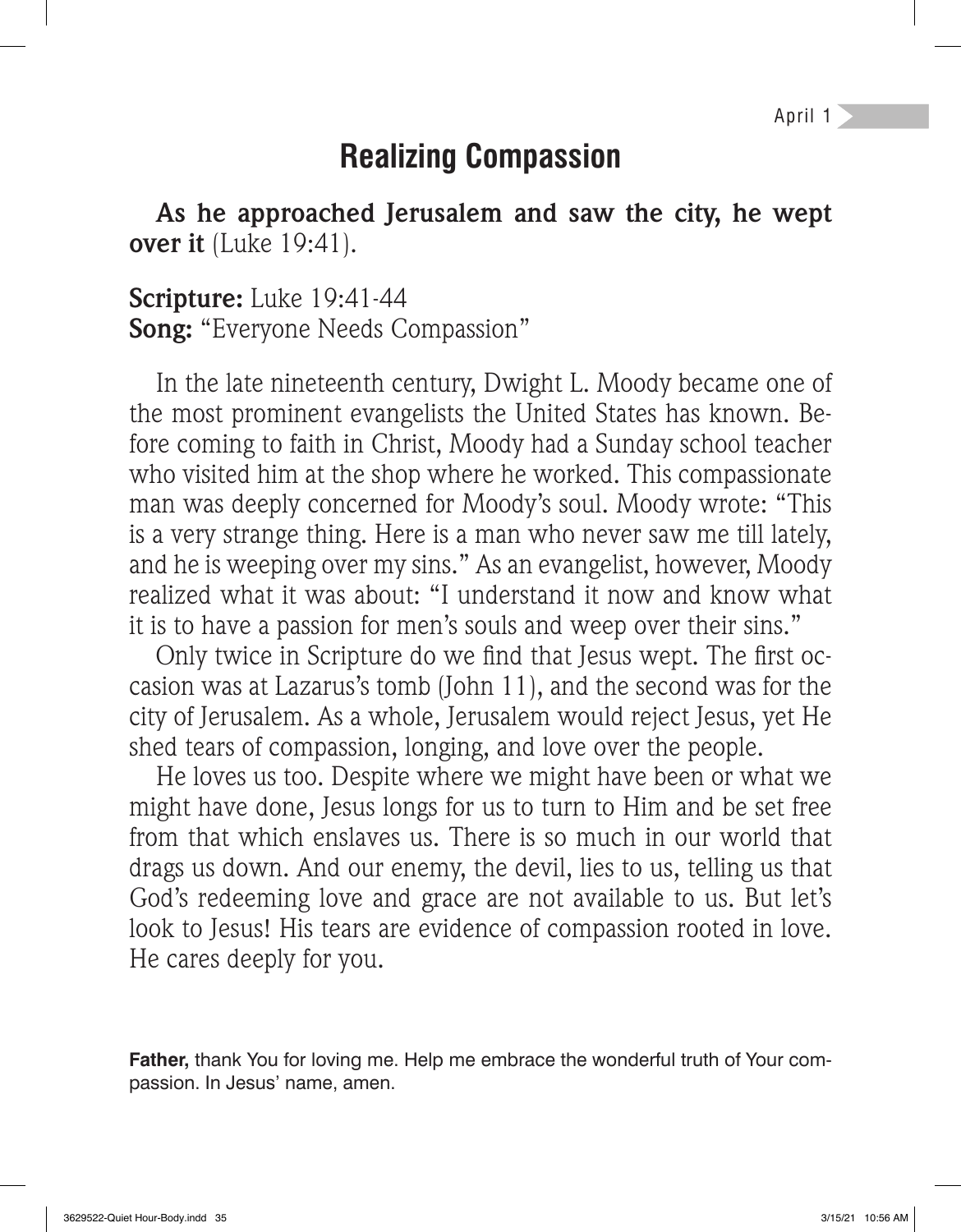## **Finding Assurance**

**Those who trust in the LORD are like Mount Zion, which cannot be shaken but endures forever. As the mountains surround Jerusalem, so the LORD surrounds his people both now and forevermore.** (Psalm 125:1-2).

**Scripture:** Psalm 125 **Song:** "Walk by Faith"

Hurricanes are common in Florida, and a friend once told me about how boats are secured during these violent storms. One of the first things an owner does is remove the sails and strip down the boat. After that, long dock lines are used to anchor the vessel to a number of fixed points on the shore. Often a spiderweb type of pattern is employed, with enough slack to allow the boat some movement. The important thing is to have the boat sufficiently anchored to solid ground.

What works for boats in a hurricane is also what works for people in the storms of life. Our souls need anchoring to spiritually solid ground.

At various times along our way, damaging events may blast through our lives in hurricane-like fashion. Perhaps a loved one's illness brings heavy responsibility and concern. Or a troubling medical prognosis leads to questions and uncertainty. Or downsizing at work means job security is gone. When these kinds of powerful winds blow, we can be securely anchored to the one who is unshakable. Our Lord is rock-solid. We can depend on Him. We can tether our "dock line" of trust to His great faithfulness.

**Father,** thank You for loving me and for being my immovable anchor in the tough times of life. Help me trust Your faithfulness today. In Jesus' name, amen.